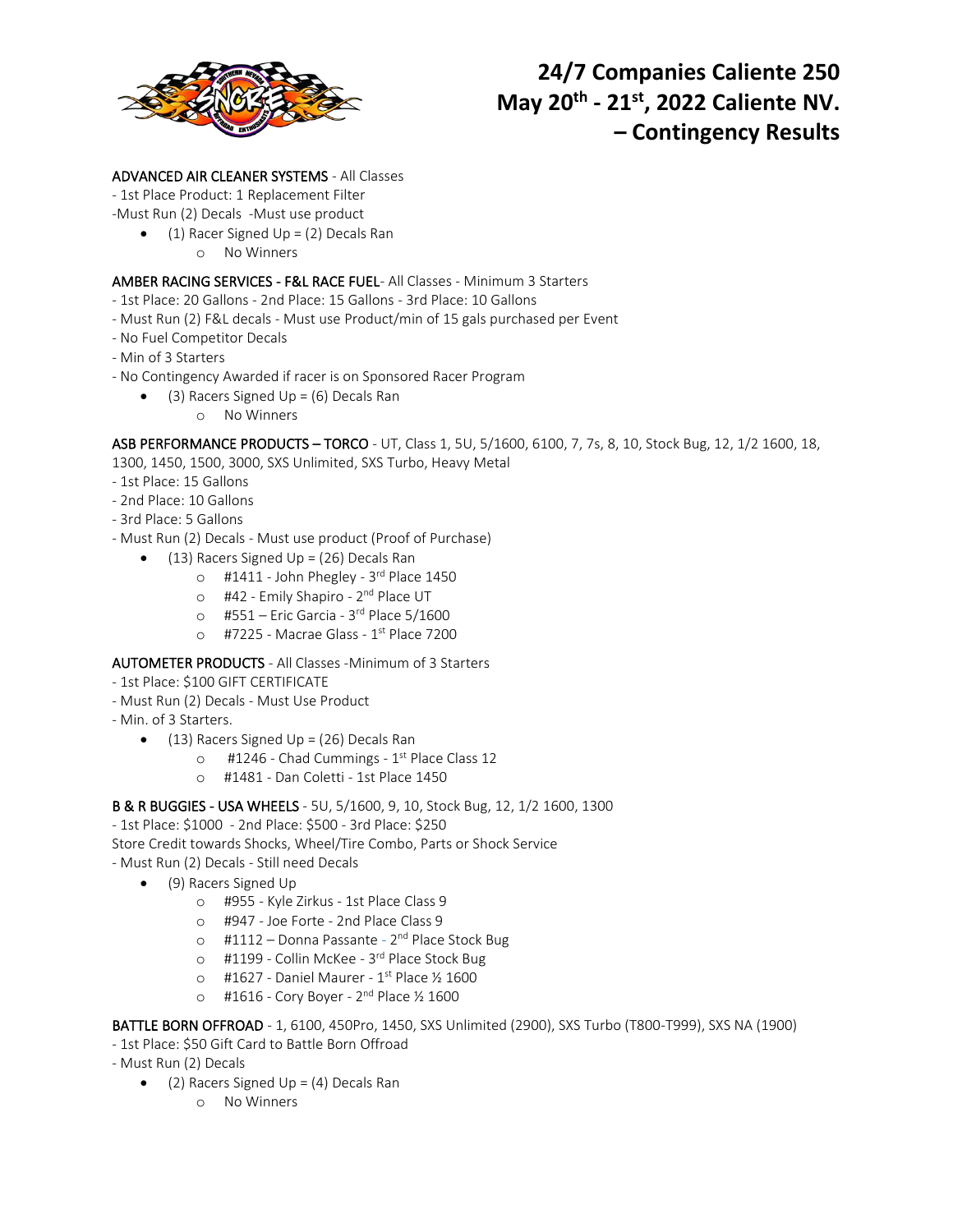

## CST TIRES - SXS Classes, Stock Bug

| - SXS UNLIMITED       | - RS1 Class        |
|-----------------------|--------------------|
| -1st Place: \$200     | - 1st Place: \$200 |
| -2nd Place: \$100     | - 2nd Place: \$100 |
| -3rd Place: \$50      | - 3rd Place: \$50  |
| - SXS TURBO           | - SXS NA           |
| -1st Place: \$400     | - 1st Place: \$250 |
| -2nd Place: \$200     | - 2nd Place: \$125 |
| -3rd Place: \$100     | - 3rd Place: \$75  |
| - SXS SPORTSMAN       | - STOCK BUG        |
| -1st Place: \$200     | - 1st Place: \$200 |
| $-2$ nd Place: \$100  | - 2nd Place: \$100 |
| -3rd Place: \$50      | - 3rd Place: \$50  |
| - Must Run (2) Decals |                    |

- Must Use Product
	- (2) Racer Signed Up = (4) Decals Ran o #T966 - Chase Ames - 2<sup>nd</sup> Place UTV Turbo

## DFT TRANSMISSIONS - 5U, 5/1600, 10, 12, ½ 1600

- 1st Place: \$200 Off Labor Service
- Must Use Product
- Must Run (2) Decals
	- (3) Racers Signed Up =  $(6)$  Decals Ran
		- o No Winners

## FODDRILL MOTORSPORTS - All Classes

- 1st Place: \$100 Gift Certificate for A set of Trailing Arms or Spindles
- 2nd Place: \$50 Gift Certificate for A set of Trailing Arms or Spindles
- Must Run (2) Decals
	- $\bullet$  (12) Racers Signed Up = (24) Decals Ran
		- $\circ$  #152 Joe David 1<sup>st</sup> Place Class 1
		- o #955 Kyle Zirkus 1st Place Class 9
		- $\circ$  #1018 Dean Wheeler 1st Place Class 10
		- o #1112 Donna Passante 2<sup>nd</sup> Place Stock Bug
		- o #1246 Chad Cummings 1<sup>st</sup> Place Class 12
		- o #1616 Cory Boyer 2<sup>nd</sup> Place ½ 1600

FOSTER FAB AND SYNTHETICS - SXS Turbo (T800-T999), SXS NA (1900), SXS Sportsman (3900) - BAP Only

- 1st Place: Oil Change Kit
- Must Run (2) Decals
	- $\bullet$  (5) Racers Signed Up = (10) Decals Ran
		- o #3910 Mollie Whitted 1<sup>st</sup> Place SXS Sportsman

#### HOWE PERFORMANCE - All Classes

- 1st PLACE: \$100 off Credit applied to LABOR FEES ONLY
- Must Run (2) Decals Must Use Product
	- (18) Racers Signed Up = (36) Decals Ran
		- $\circ$  #6108 RJ Stidham 1<sup>st</sup> Place 6100 Truck
		- o #1246 Chad Cummings 1<sup>st</sup> Place Class 12
		- o #1481 Dan Coletti 1st Place 1450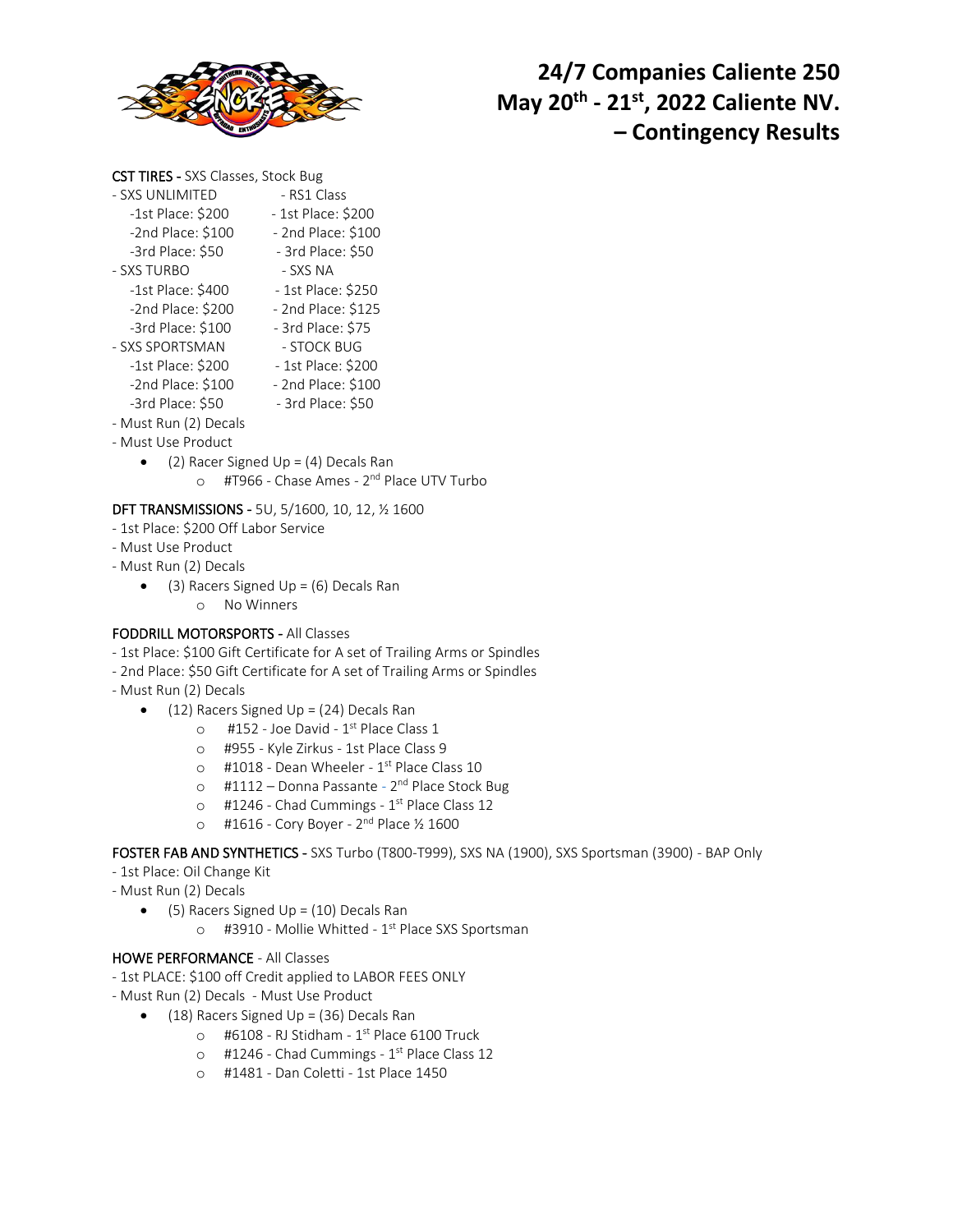

KARTEK OFF-ROAD - All Classes - Minimum of 5 Starters

- 1st Place: \$100 Kartek Cash
- 5 or more starters Must Run (2) Decals
	- (37) Racers Signed Up = (74) Decals Ran
		- o #7225 Macrae Glass 1<sup>st</sup> Place 7200
		- o #1195 Michael Wells 1<sup>st</sup> Place Stock Bug
		- $\circ$  #1627 Daniel Maurer 1<sup>st</sup> Place ½ 1600
		- o #T961 Nate Hale 1<sup>st</sup> Place UTV Turbo

## KING SHOCKS - All Classes - Minimum of 3 Starters

- 1st Place: \$300 Product
- 3 or more starters
- Must Use Product
- Must Run (2) Decals
	- (25) Racers Signed Up = (50) Decals Ran
		- $\circ$  #574 Jared Ingram 1st place 5/1600
		- o #7225 Macrae Glass 1<sup>st</sup> Place 7200
		- $\circ$  #1018 Dean Wheeler 1<sup>st</sup> Place Class 10
		- o #1195 Michael Wells 1<sup>st</sup> Place Stock Bug
		- o #1246 Chad Cummings 1<sup>st</sup> Place Class 12
		- o #1481 Dan Coletti 1st Place 1450

## LIGHTFORCE - All Classes

- 1st Place: \$500 Product
- 2nd Place: \$250 Product
- 3rd Place: \$100 Product
- Must Run (2) Decals
	- $\bullet$  (3) Racers Signed Up = (6) Decals Ran
		- o #955 Kyle Zirkus 1st Place Class 9

#### MCKENZIES PERFORMANCE PRODUCTS - UT, 1, 5, 5/1600, 6100, 9, 10, 11, 12, 1/2 1600, 1450

- 1st Place: \$100 Voucher/MCK Cash 2nd Place: \$50 Voucher/MCK Cash 3rd Place: \$25 Voucher/MCK Cash
- Must Run (2) McKenzies Decals
	- (23) Racers Signed Up = (46) Decals Ran
		- $\circ$  #152 Joe David 1<sup>st</sup> Place Class 1
		- o #77 Chris Hertsch 3<sup>rd</sup> Place UT
		- $\circ$  #6108 RJ Stidham 1<sup>st</sup> Place 6100
		- o #551 Eric Garcia 3<sup>rd</sup> Place 5/1600
		- o #955 Kyle Zirkus 1st Place Class 9
		- o #947 Joe Forte 2nd Place Class 9

## MOBELWAGEN/RACELINE WHEELS - Stock Bug

- 1st Place: \$500 2nd Place: \$250 3rd Place: \$150
- Awards given in Mobelwagen Dollars for Product at MSRP Value
- -Must Run (2) 12" Decals -Must use Mobelwagen Wheels exclusively
- -Minimum of 5 or More Starters
- -Must start and finish with Mobelwagen MWR430 wheels on all positions
- Must claim award within 30 days
- Must register with Mobelwagen Wheels
- Social Media tags required for posts @mobelwagen
	- $\bullet$  (4) Racers Signed Up = (8) Decals Ran
		- o #1195 Michael Wells 1<sup>st</sup> Place Stock Bug
- o #1055 Tom Coons 2<sup>nd</sup> Place Class 10
- o #1246 Chad Cummings 1<sup>st</sup> Place Class 12
- o #1411 John Phegley 3<sup>rd</sup> Place 1450
- o #1616 Cory Boyer 2<sup>nd</sup> Place ½ 1600
- o #1697 Jay Shain 3<sup>rd</sup> Place ½ 1600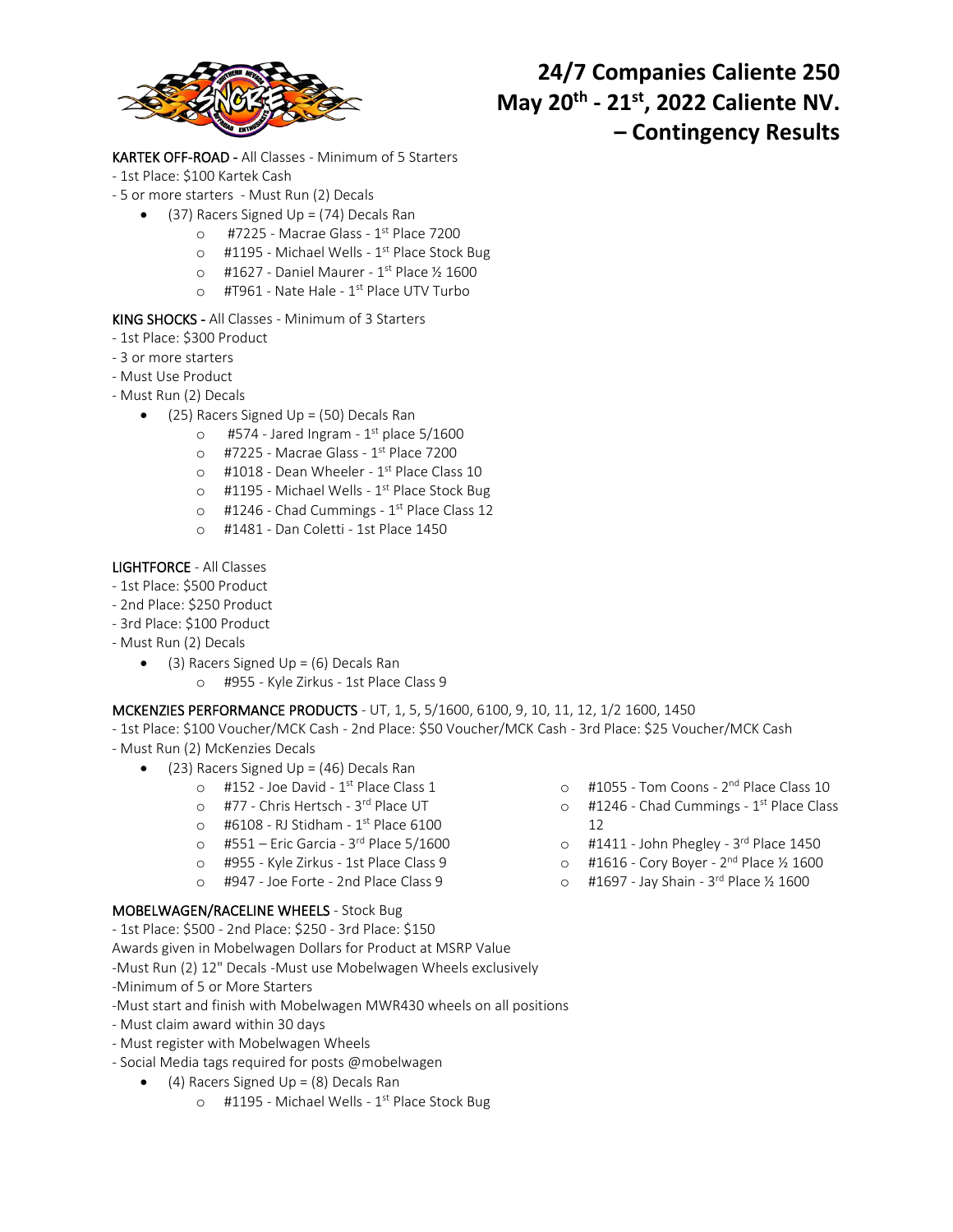

## NEFARIOUS KUSTOMS - 5/1600, 9, 1/2 1600

- Last Place: \$250 Off Labor of Shock Rebuilds
- Must Run (2) Decals
	- (1) Racers Signed Up (2) Decals Ran o No Winners

#### OFFROAD VIXENS - All Classes

- -Female Racers
- -1st Place: Female Racer \$65 Store Credit
- -Must Run (2) Decals
	- (7) Racers Signed Up =  $(14)$  Decals Ran
		- $\circ$  #1551 Katlyn Cox 1<sup>st</sup> Place Class 1500
		- o #3910 Mollie Whitted 1<sup>st</sup> Place SXS Sportsman

#### OPTIMA BATTERIES - All Classes -Minimum of 3 Starters

- -1st Place: \$100 GIFT CERTIFICATE
- -Must Run (2) Decals
- -Must Use Product
	- $\bullet$  (19) Racers Signed Up = (38) Decals Ran
		- o #681 Randy Sleep 1<sup>st</sup> Place Class 600
		- o #1195 Michael Wells 1<sup>st</sup> Place Stock Bug
		- o #1481 Dan Coletti 1st Place 1450

## PARKER PUMPER HELMET CO - All Classes

-1st Place: \$50 Gift Certificate

- -Must Run (2) Decals
- -Must Use Product
	- $\bullet$  (15) Racers Signed Up = (30) Decals Ran
		- o #1246 Chad Cummings 1<sup>st</sup> Place Class 12
		- o #1388 Curtis Hartvigsen 1<sup>st</sup> Place Class 1300
		- o #1481 Dan Coletti 1st Place 1450

#### PATRICKS SIGNS - All Classes - Minimum of 5 Starters

- 1st Place: \$100 CASH
- Must Run (2) Decals
- Minimum of 5 or more Starters
	- $\bullet$  (15) Racers Signed Up = (30) Decals Ran
		- $\circ$  #1627 Daniel Maurer 1<sup>st</sup> Place ½ 1600

## PCI RACE RADIOS - All Classes

- 1st Place: \$50 PCI Bucks
- Must Run (2) Decals
- No Competitor Decals
	- (45) Racers Signed Up = (90) Decals Ran
		- $\circ$  #152 Joe David 1<sup>st</sup> Place Class 1
		- $\circ$  #6108 RJ Stidham 1<sup>st</sup> Place 6100
		- $\circ$  #574 Jared Ingram 1st place 5/1600
		- o #681 Randy Sleep 1<sup>st</sup> Place Class 600
		- o #7225 Macrae Glass 1<sup>st</sup> Place 7200
		- o #955 Kyle Zirkus 1st Place Class 9
		- o #947 Joe Forte 2nd Place Class 9
- o #1195 Michael Wells 1<sup>st</sup> Place Stock Bug
- o #1246 Chad Cummings 1st Place Class 12
- o #1481 Dan Coletti 1st Place 1450
- o #1551 Katlyn Cox 1<sup>st</sup> Place Class 1500
- o #3910 Mollie Whitted 1<sup>st</sup> Place SXS Sportsman
- o #T961 Nate Hale 1<sup>st</sup> Place UTV Turbo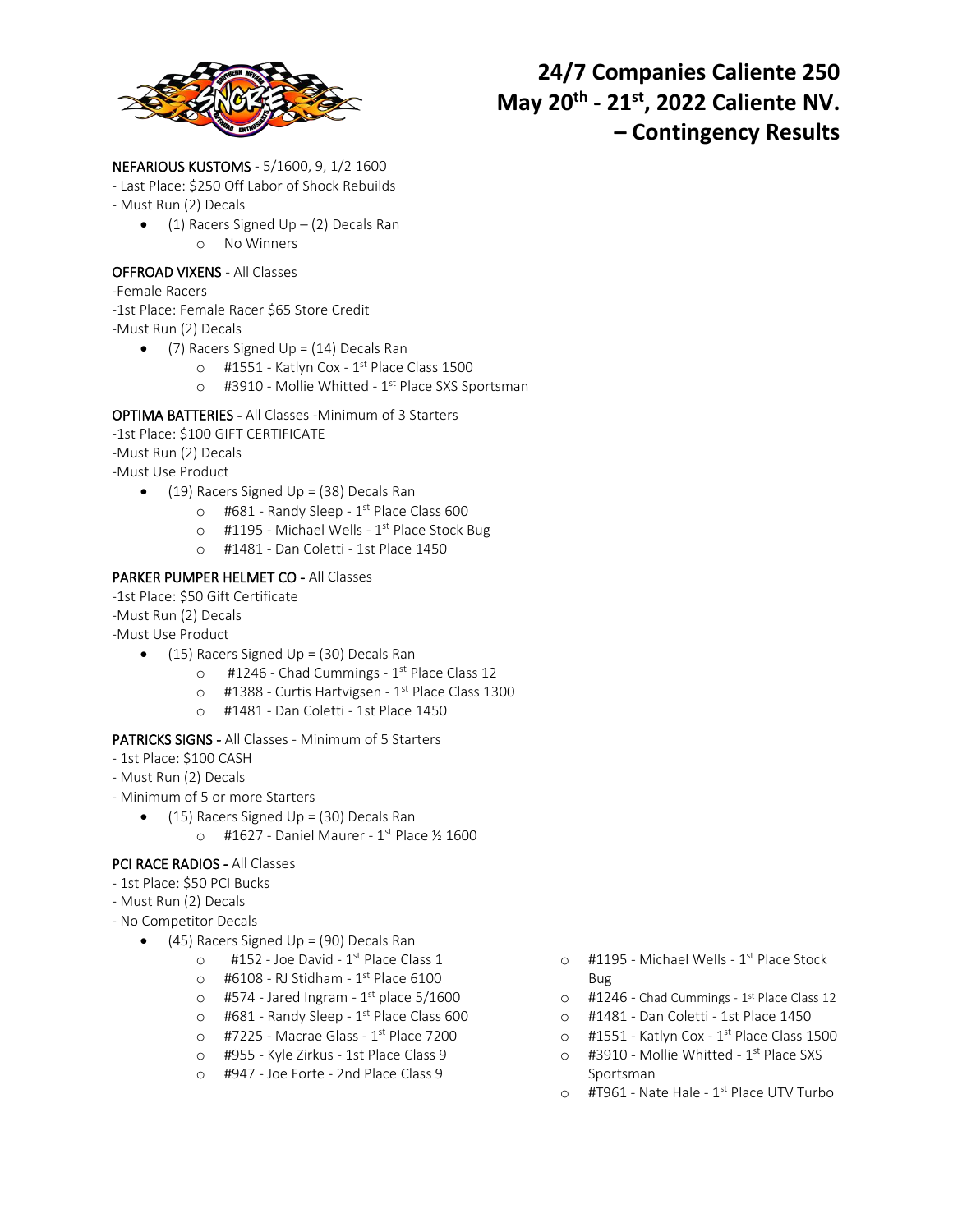

## RUGGED RADIOS - All Classes - Minimum of 5 Starters

- 1st Place: \$250 Store Credit
- 2nd Place: \$150 Store Credit
- 3rd Place: \$50 Store Credit
- Must Run (2) Decals
- Must Use Rugged Products
- No Competitor Decals
- Must register with Rugged
- Must file claim online within 30 days
- Minimum of 5 or More Starters
	- $\bullet$  (11) Racers Signed Up = (22) Decals Ran
		- o #1018 Dean Wheeler 1<sup>st</sup> Place Class 10

## SIGNPROS CUSTOM LETTERING - All Classes

- 1st Place: \$50 in Product
- Must Run (2) Decals Need Decals
	- (6) Racers Signed Up
		- o No Winners

## SNORE - All Classes - (72 Vehicles = 144 Decals)

## SUNOCO RACE FUELS - All Classes

- UTV Classes
	- -1st Place: \$100 in Product
	- -2nd Place: \$75 in Product
	- -3rd Place: \$50 in Product
- All Other Classes
	- -1st Place: \$250 in Product
	- -2nd Place: \$125 in Product
	- -3rd Place: \$100 in Product"
- Must Run (2) 8" SUNOCO decals
- Must use Product No Fuel Competitor Decals
- Pro-rated if less than 4 Starters
	- (5) Racers Signed Up = (10) Decals Ran
		- o #7208 John Winn 3<sup>rd</sup> Place 7200
		- o #1246 Chad Cummings 1<sup>st</sup> Place Class 12
		- o #1477 Eric Ludian 2<sup>nd</sup> Place 1450

## TORCO RACE FUEL - All Classes

- 1st Place: \$250 in Product
- 2nd Place: \$150 in Product
- 3rd Place: \$100 in Product
- Must Run (2) Decals
	- (13) Racers Signed Up = (26) Decals Ran
		- o #1055 Tom Coons 2<sup>nd</sup> Place Class 10
		- o #1969 Doug McLachlan 3rd Place SXS NA

## TRANSAXLE ENGINEERING INC - All Classes

-1st Place: \$200 OFF Labor/Service of Transaxle or MAG

- -Must Run (2) Decals NEED MORE DECALS
	- (2) Racers Signed Up =  $(4)$  Decals Ran
		- o No Winners